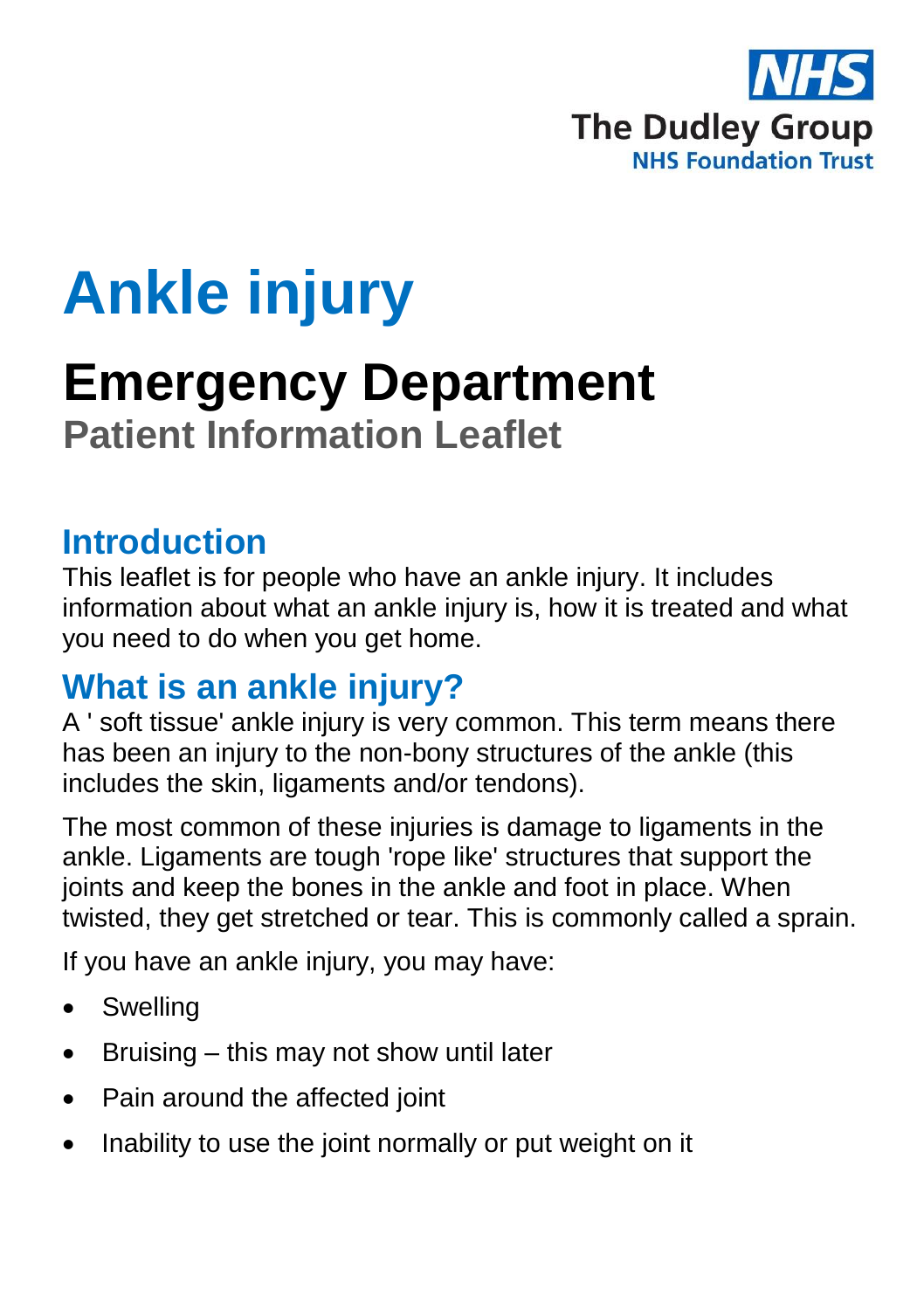Soft tissue ankle injuries will not show up on X-ray. Therefore, you will not need an X-ray if a bone injury can be ruled out by the practitioner who sees you.

# **How long does it take to heal?**

Healing of the injury can take around six weeks on average. This depends on how serious your ankle injury is. A longer time may be needed for complete recovery.

# **What can I do to help reduce the pain?**

If you have pain, take painkillers such as paracetamol or ibuprofen, if you can take them (always read the label; do not exceed the recommended dose).

# **How can it be treated?**

For the ankle injury to recover, you need to:

- **Protect** your ankle from being knocked to avoid further injury.
- **Rest** do not do any activities that will cause your ankle more pain.
- **Ice** apply ice on your ankle to reduce any swelling. You can use crushed ice or frozen peas wrapped in a damp towel. Do this for 10 minutes every four to six hours. **Caution** – ice can cause burns so do not apply it directly to your skin.
- **Elevation** lift your leg up with your foot above the level of your bottom.

# **How can I protect my injury?**

In the first 48 to 72 hours, it is important to **avoid the following**:

- **Heat** as this increases blood flow and swelling.
- **Alcohol** this increases blood flow and swelling, and will slow down the healing process. It will also make it dangerous for you to start moving around.
- **Running** as this may cause further damage.
- **Massage** this promotes blood flow and can increase swelling; therefore, it can increase the damage if it is begun too early.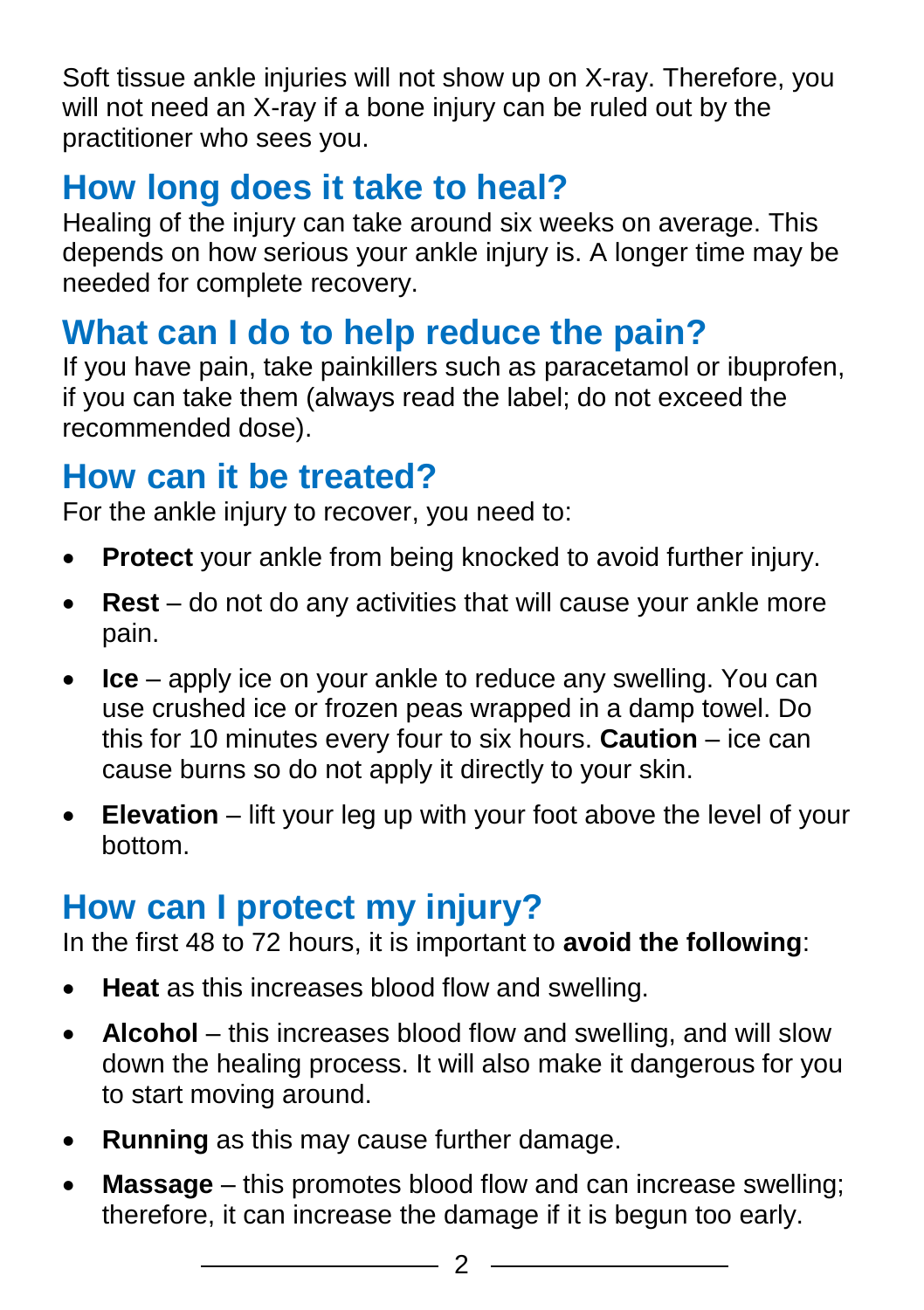# **When can I return to normal activities?**

Make sure you rest your ankle for 24 hours after your injury. After this, you need to try walking. Do this by walking evenly – put your heel down first, followed by your toe. You can put as much weight on your foot as you feel able.

Avoid driving until the strength and movement has returned to your foot. The length of time you are unable to drive will depend on how serious the sprain is and how quickly it recovers. You must be able to have full control of your vehicle at all times and be able to prove this. Consider – can you complete an emergency stop? Your GP can give you more advice.

# **Exercise**

You need to exercise your ankle to reduce pain and speed up the recovery time. Walking whilst wearing supporting shoes will help aid your recovery. However, you should avoid sports and heavy exercise until you are fully recovered.

Exercising will strengthen your ligaments and muscles. Repeat the exercises below at least three times a day. Start with two sets of 10 of each exercise. Build up to three sets of 10 and increase the weight gradually.

- Point your injured foot up towards you and then point the foot down
- Wiggle your toes
- Rotate the ankle whilst keeping your knee straight
- Turn the soles of your feet towards and away from each other

# **What if the pain does not go?**

The pain should gradually improve. However, this injury will most likely be painful for three to six weeks. If you are not able to take more than five steps unaided after one week, and you have not been given a follow-up appointment, please return to the Emergency Department.

For general advice, consult your GP or call 111.